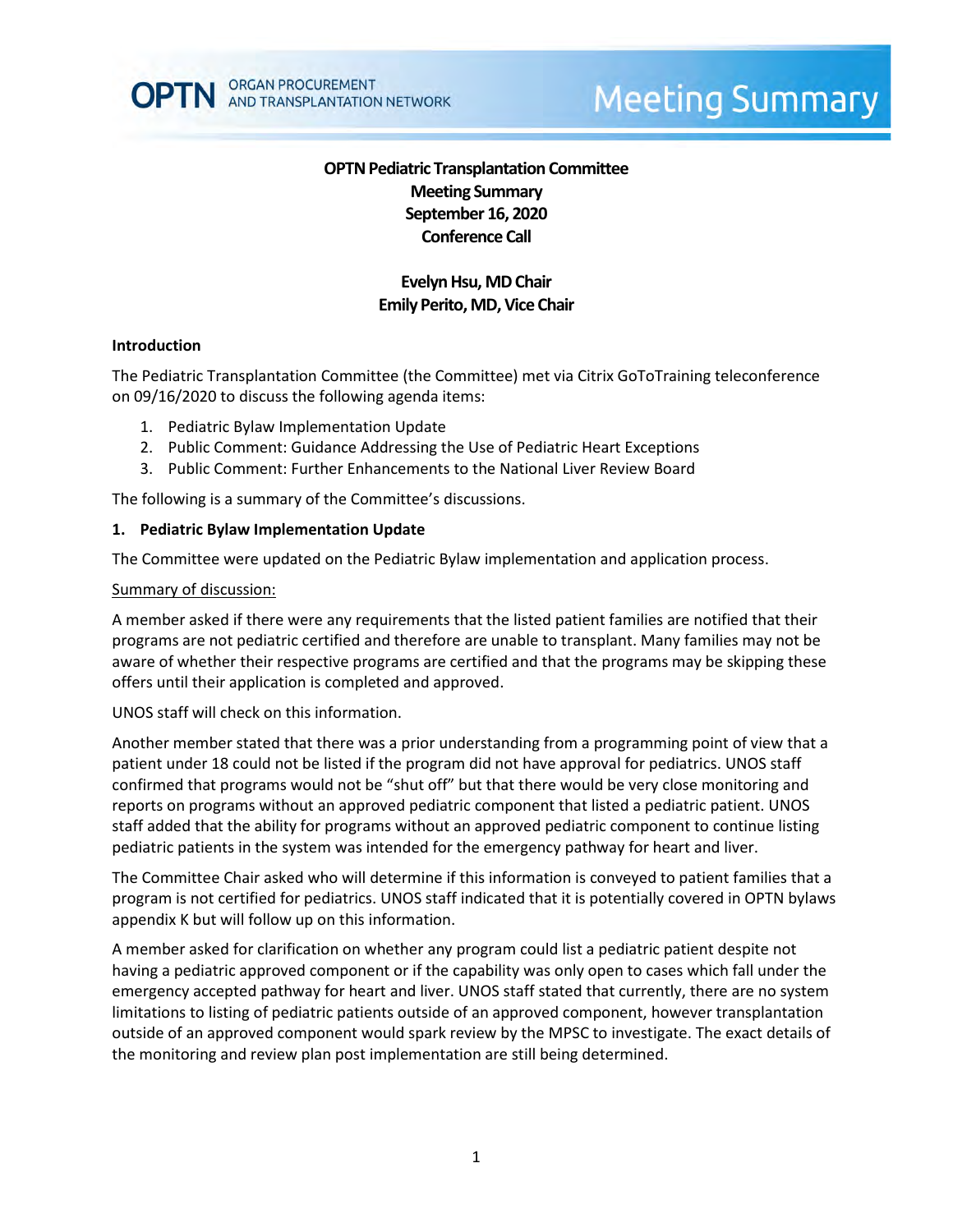The Vice Chair asked if there would be updates to the Committee regarding the amount of patients listed at programs without an approved pediatric component. UNOS staff are currently working on next steps internally and will report back to the Committee on how they would convey this information.

Two members of the committee felt that the system ability for any program to continue listing pediatric patients could be used as a loophole to compliance with the pediatric bylaws. The members expressed concern that there did not seem to be enough enforcement to ensure that programs without a pediatric approved component would not list pediatric patients.

The Committee Chair clarified that previously, there was no focus or criteria that was in place beforehand and these bylaws were the first steps to instituting program standards. However, due to the controversial nature of these new bylaws, there will need to be close monitoring of this process once it has been implemented and considering what further refinements may need to be made.

Another member shared their surprise that programs without an approved pediatric component will maintain the ability in the system to list pediatric patients. The member expressed concern for patients and families who go all the way through the registration process with a program that may not have an approved pediatric component. A member stated that there needs to be caution in this process as there is a concern in having a patient listed at a program and the center is not certified for pediatrics. If this becomes a problem, there may be a need to revisit the bylaws to make restrictions for programs without certified pediatric components to list pediatric patients.

Another member stated that there is an understanding that heart and liver programs may need to retain their ability to list even without approved pediatric components for the emergency pathway for heart and liver but it is hard to understand why the system does not remove the ability for programs without an approved component of other organs ensure that those patients are listed at pediatric certified programs.

A member stated that it was very challenging to get support for this proposal from the community and approved by the board in part because there was an assumption that programs would lose their ability to list pediatric patients if they did not have an approved pediatric component. This assumption also led to the heart and liver exception pathway addition. A member stated that this issue may need to be addressed sooner rather than later because it would reflect very poorly to have programs without an approved pediatric component listing or transplanting pediatric patients.

Another member advocated that that the currently listed patients and families at programs without an approved pediatric component be notified. Another member stated that there are other challenges for families whose insurance may only cover them for particular centers and the strain for those that go through the process of getting their child listed and then having to find another program that is certified. This should also be taken into consideration.

A member stated that families would also feel equally deceived if they have their child listed at a particular program and then miss out on offers because the programs are not in compliance with the pediatric bylaws and therefore will not transplant their pediatric patients.

The Committee Chair asked for the Committee to be updated and included in the discussion of the process, specifically regarding notifying programs without an approved pediatric component that they must begin transitioning pediatric patients off their waitlist.

### Next Steps:

• The Committee would like to have additional updates of the status of implementation and compliance in the bylaws process.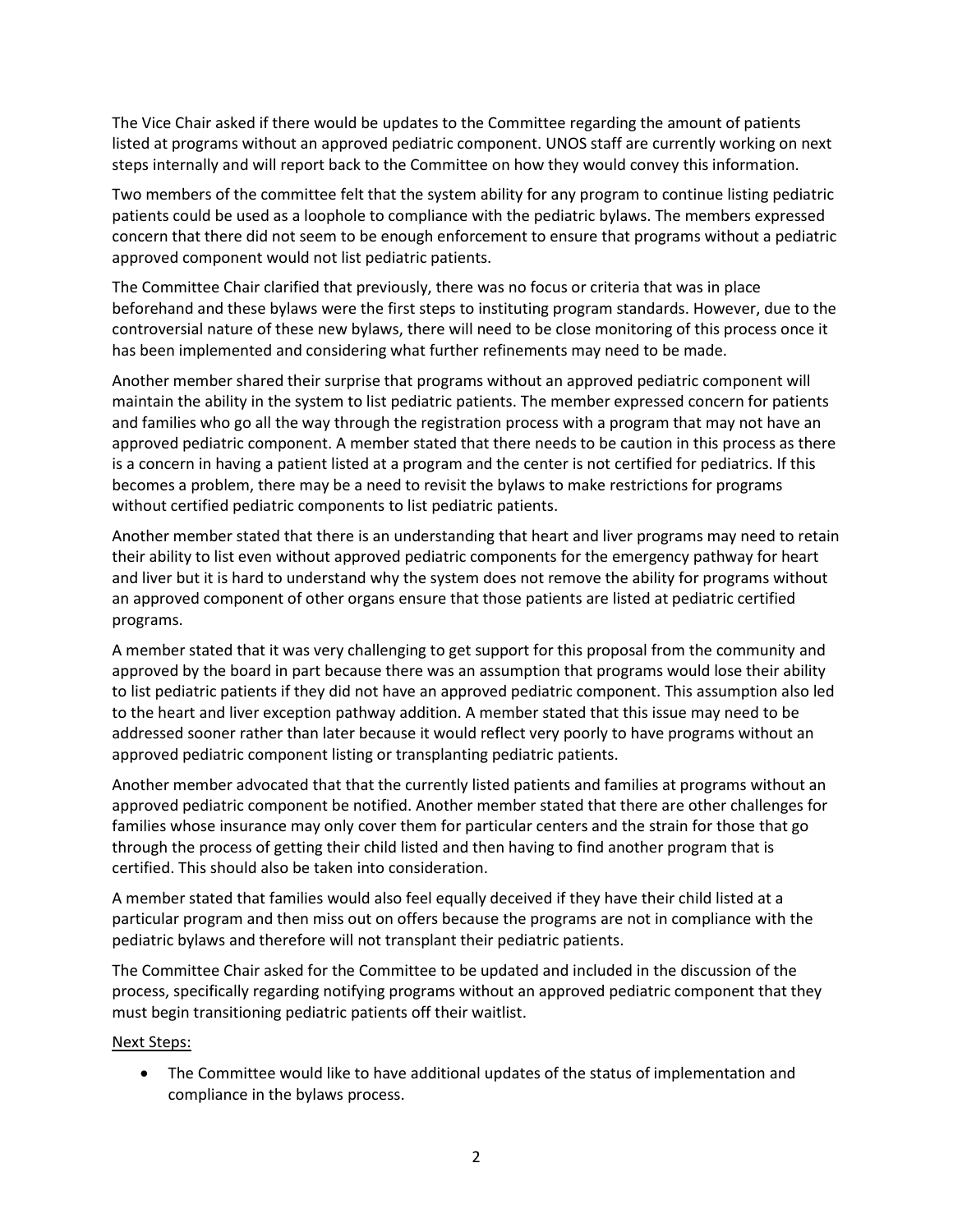## **2. Public Comment: Guidance Addressing the Use of Pediatric Heart Exceptions**

A representative from the OPTN Heart Transplantation Committee (Heart Committee) presented their Guidance Addressing the Use of Pediatric Heart Exceptions to the Committee.

### Summary of discussion:

A member stated that overall they supported the proposal and that there may be some cases in which single ventricles may not be amenable to Ventricular Assist Devices (VAD) and that should be taken under consideration. The member continued by stating opposition to including sensitization to help determine whether a Coronary Allograft Vasculopathy candidate should be considered for Status 1A listing by exception. The member suggested that the review board routinely get feedback regarding the review process and potentially re-evaluate. This is an important initiative.

Another member stated that there is believed to be a plan to monitor further data for 6 months and a year to determine progress of the changes being made.

A member stated that the guidance document should be seen as a resource and is a work in progress over the course of time. With this in mind, it should be easy to move forward with this document as it exists.

One member commented their support of the Heart Committee's efforts and in particular their soliciting and receptivity to feedback from the community. The member urged the Heart Committee to be aware and intentional about striking a balance of equity between single ventricle and cardiomyopathy exception patients.

Another member agreed that sensitization should not be included. Another member noted that there had been feedback regarding the 5-10 kilogram consideration for VAD placement particularly in regards to programs that feel less confident about placing them. A member commented that the national review structure will be beneficial to the transplant community and that the guidance document does not provide new requirements to cover all scenarios but are guidance to help assist programs.

The Vice Chair asked if there was language built into the document to point out that the document will be updated as needed to accommodate any changes in the process.

A member stated that there has been some feedback in regards to this and that this would be built into the document to specify this.

A member noted that there will need to be onboarding for members who join the review team to help emphasize that this is just guidance and it is not set requirements for every case. The member also noted that if the congenital heart disease patients have been disadvantaged by the use of exceptions than adult patients who are status 4 should not be prioritized over pediatric patients who are status 2 and the issue should be addressed through policy rather than an exception resolution.

**Vote:** 4 Strongly Support, 4 Support, 1 Neutral/Abstain, 0 Oppose, 0 Strongly Oppose

### Next Steps:

The comments received by the Committee will be synthesized into a formal statement that will be submitted for public comment.

### **3. Public Comment: Further Enhancements to the National Liver Review Board**

A representative from the OPTN Liver Transplantation Committee (Liver Committee) presented their Further Enhancements to the National Liver Review Board (NLRB) proposal to the Committee.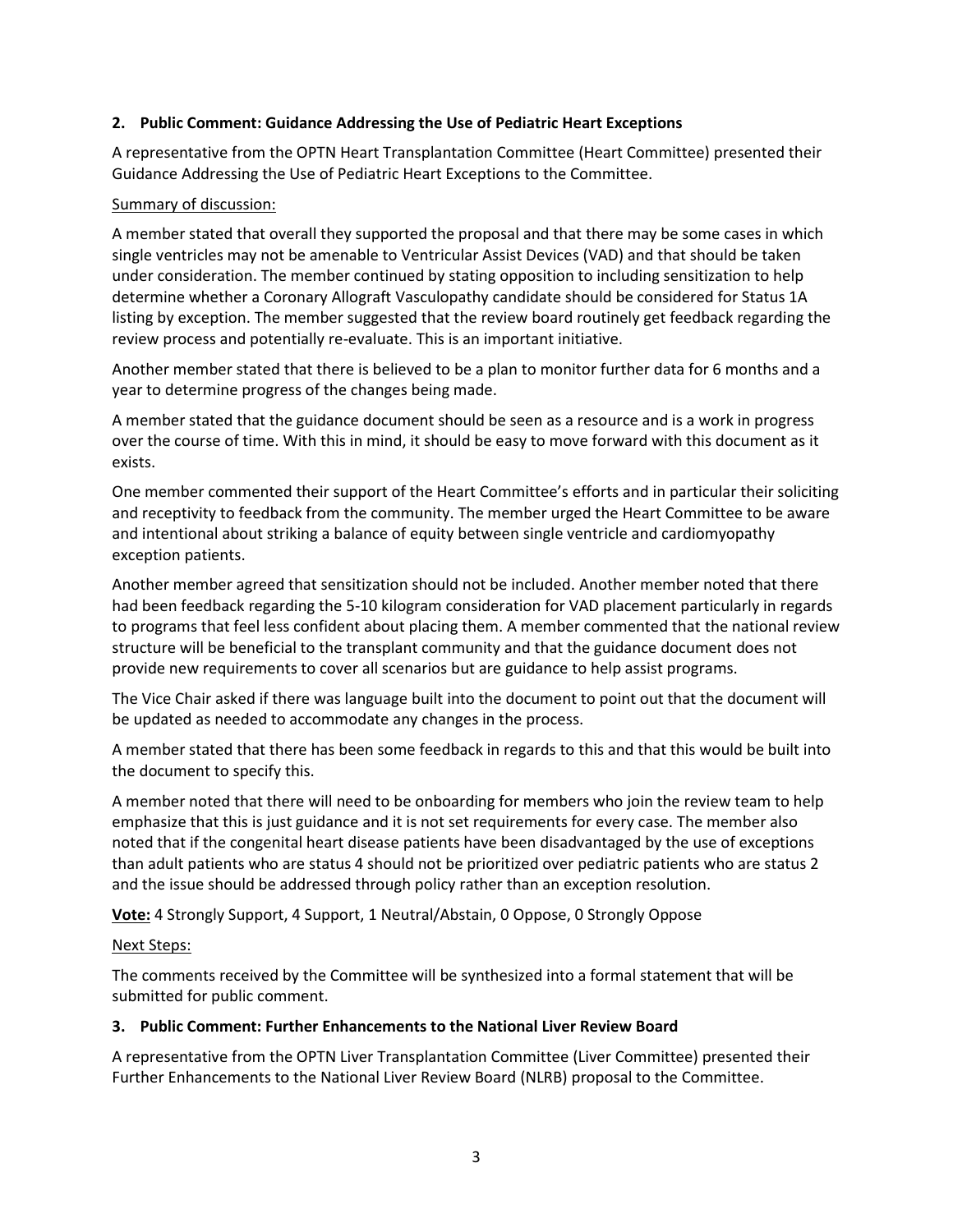## Summary of discussion:

Several members spoke in support of the proposal. One member asked if the Liver Committee had seen greater consistency in MELD scores across regions. The presenter shared that the primary goal of the NLRB is to get more consistent review of cases and that it has done so. The member shared that they were still seeing a wide variety of case approvals. The presenter agreed that there still is variability in case approval by the NLRB, which is an opportunity for improvement. However, the presenter noted that it has improved and is better than it was before.

The Vice Chair noted that there will be additional pediatric liver guidance in the near future since there is currently a PELD liver workgroup. The presenter also noted that pediatric cases are more susceptible to variability.

**Vote:** 9 Strongly Support, 0 Support, 0 Neutral/Abstain, 0 Oppose, 0 Strongly Oppose

### Next Steps:

The comments received by the Committee will be synthesized into a formal statement that will be submitted for public comment.

## **Upcoming Meetings**

• September 16, 2020 (teleconference)